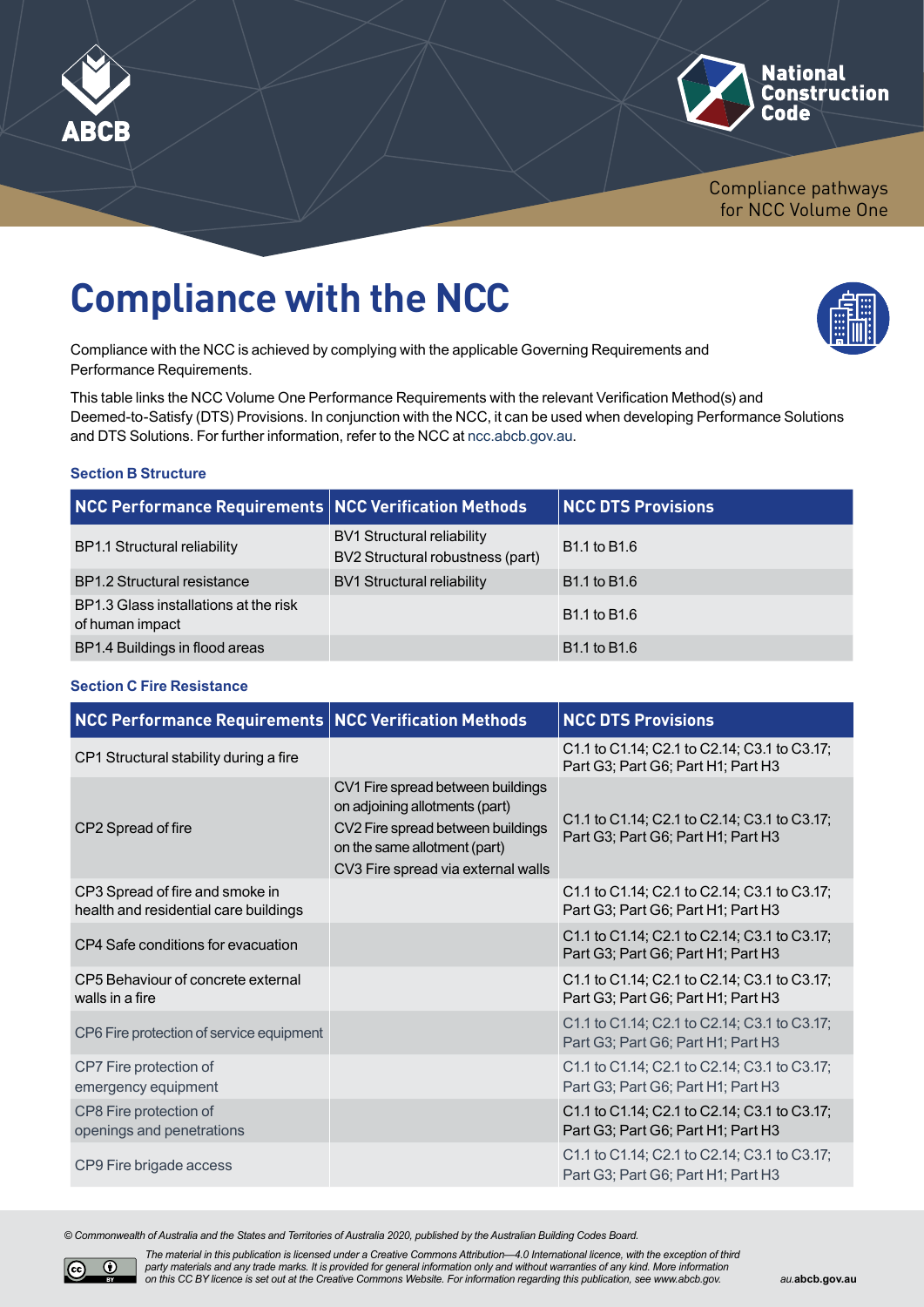### **Section D Access and Egress**

| <b>NCC Performance Requirements   NCC Verification Methods</b>  |                                                                                                                                               | <b>NCC DTS Provisions</b>                                                                                           |
|-----------------------------------------------------------------|-----------------------------------------------------------------------------------------------------------------------------------------------|---------------------------------------------------------------------------------------------------------------------|
| DP1 Access for people with a disability                         | DV2 Access to and<br>within a building                                                                                                        | D1.1 to D1.18; D2.1 to D2.25; D3.1 to D3.12;<br>Part G3; Part G4; Part G6; Part H1; Part H2;<br>Part H <sub>3</sub> |
| DP2 Safe movement to and<br>within a building                   | DV2 Access to and within a building<br>DV3 Ramp gradient, cross fall,<br>surface profile and slip resistance<br>for ramps used by wheelchairs | D1.1 to D1.18; D2.1 to D2.25; D3.1 to D3.12;<br>Part G3; Part G4; Part G6; Part H1; Part H2;<br>Part H <sub>3</sub> |
| DP3 Fall prevention barriers                                    | DV1 Wire barriers (part)                                                                                                                      | D1.1 to D1.18; D2.1 to D2.25; D3.1 to D3.12;<br>Part G3; Part G4; Part G6; Part H1; Part H2;<br>Part H <sub>3</sub> |
| DP4 Fxits                                                       |                                                                                                                                               | D1.1 to D1.18; D2.1 to D2.25; D3.1 to D3.12;<br>Part G3; Part G4; Part G6; Part H1; Part H2;<br>Part H <sub>3</sub> |
| DP5 Fire-isolated exits                                         |                                                                                                                                               | D1.1 to D1.18; D2.1 to D2.25; D3.1 to D3.12;<br>Part G3; Part G4; Part G6; Part H1; Part H2;<br>Part H <sub>3</sub> |
| DP6 Paths of travel to exits                                    | DV2 Access to and<br>within a building                                                                                                        | D1.1 to D1.18; D2.1 to D2.25; D3.1 to D3.12;<br>Part G3; Part G4; Part G6; Part H1; Part H2;<br>Part H <sub>3</sub> |
| DP8 Carparking for people with<br>a disability                  |                                                                                                                                               | D1.1 to D1.18; D2.1 to D2.25; D3.1 to D3.12;<br>Part G3; Part G4; Part G6; Part H1; Part H2;<br>Part H <sub>3</sub> |
| DP9 Communication systems for<br>people with hearing impairment |                                                                                                                                               | D1.1 to D1.18; D2.1 to D2.25; D3.1 to D3.12;<br>Part G3; Part G4; Part G6; Part H1; Part H2;<br>Part H <sub>3</sub> |
| <b>DP7</b> Evacuation lifts                                     |                                                                                                                                               |                                                                                                                     |

### **Section E: Services and equipment**

| NCC Performance Requirements   NCC Verification Methods         |                                               | <b>NCC DTS Provisions</b>                                     |
|-----------------------------------------------------------------|-----------------------------------------------|---------------------------------------------------------------|
| EP1.1 Fire hose reels                                           |                                               | E1.1 to E1.10; Part G3; Part G4; Part G6;<br>Part H1; Part H3 |
| EP1.2 Fire extinguishers                                        |                                               | E1.1 to E1.10; Part G3; Part G4; Part G6;<br>Part H1; Part H3 |
| EP1.3 Fire hydrants                                             |                                               | E1.1 to E1.10; Part G3; Part G4; Part G6;<br>Part H1; Part H3 |
| EP1.4 Automatic fire<br>suppression systems                     |                                               | E1.1 to E1.10; Part G3; Part G4; Part G6;<br>Part H1; Part H3 |
| EP1.5 Fire-fighting services in buildings<br>under construction |                                               | E1.1 to E1.10; Part G3; Part G4; Part G6;<br>Part H1; Part H3 |
| EP1.6 Fire control centres                                      |                                               | E1.1 to E1.10; Part G3; Part G4; Part G6;<br>Part H1; Part H3 |
| EP2.1 Automatic warning<br>for sleeping occupants               |                                               | E2.1 to E2.3; Part G3; Part G4; Part H1                       |
| EP2.2 Safe evacuation routes                                    |                                               | E2.1 to E2.3; Part G3; Part G4; Part H1                       |
| EP3.1 Stretcher facilities                                      |                                               | E3.1 to E3.10; Part G6; Part H2                               |
| EP3.2 Emergency lifts                                           |                                               | E3.1 to E3.10; Part G6; Part H2                               |
| EP3.3 Emergency alerts                                          | EV3.2 Emergency alerts<br>on the use of lifts | E3.1 to E3.10; Part G6; Part H2                               |

# [abcb.gov.au](http://abcb.gov.au)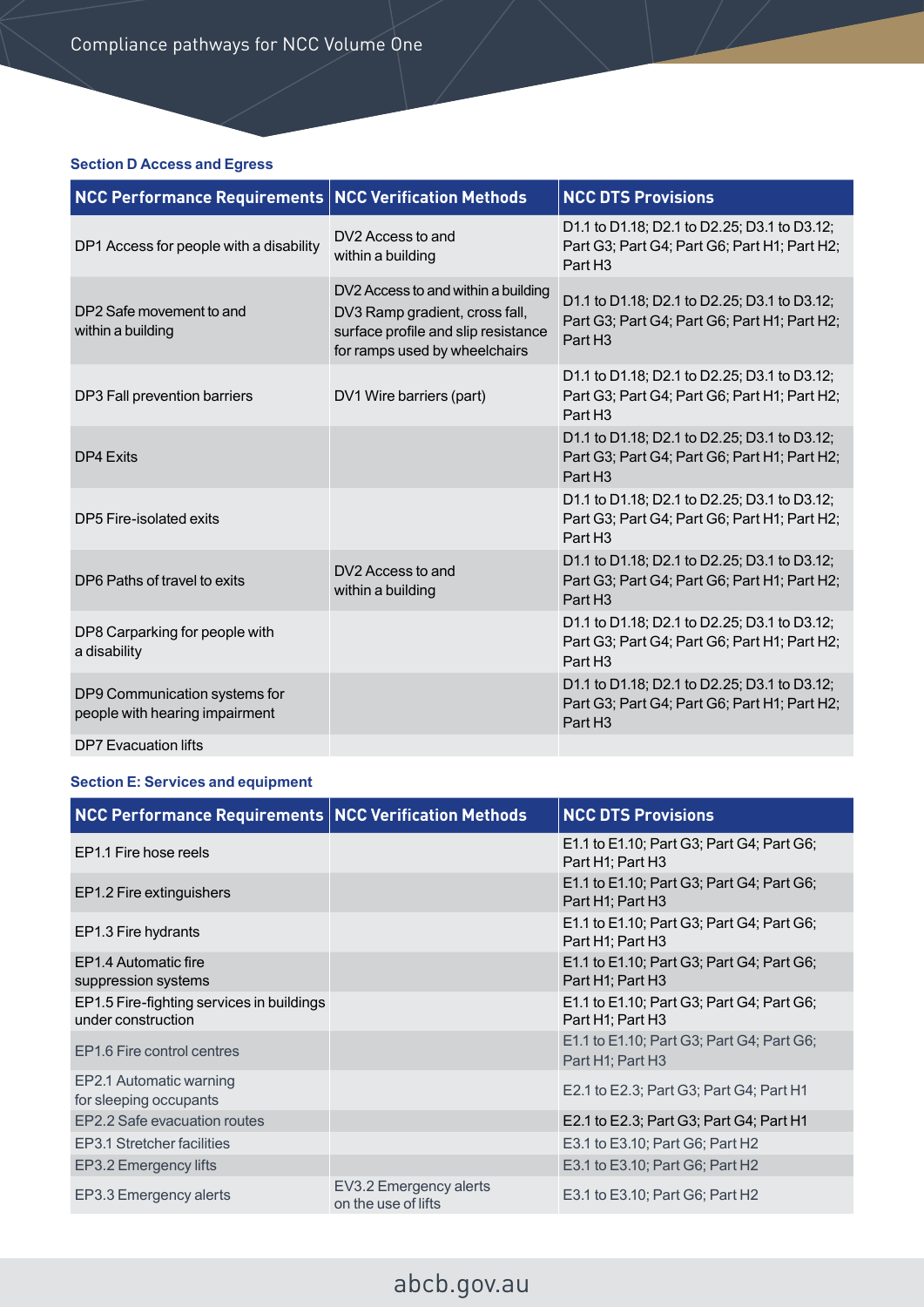| NCC Performance Requirements NCC Verification Methods |                                        | <b>NCC DTS Provisions</b>                                    |
|-------------------------------------------------------|----------------------------------------|--------------------------------------------------------------|
| EP 3.4 Lift access for people<br>with a disability    | DV2 Access to and<br>within a building | E3.1 to E3.10; Part G6; Part H2                              |
| EP4.1 Visibility in an emergency                      | EV4.1 Emergency lighting               | E4.1 to E4.9; Part G3; Part G4; Part G6;<br>Part H1; Part H3 |
| EP4.2 Identification of exits                         |                                        | E4.1 to E4.9; Part G3; Part G4; Part G6;<br>Part H1; Part H3 |
| EP4.3 Emergency warning<br>and intercom systems       |                                        | E4.1 to E4.9; Part G3; Part G4; Part G6;<br>Part H1; Part H3 |

## **Section F: Health and amenity**

| <b>NCC Performance Requirements NCC Verification Methods</b>                             |                                                                                                                           | <b>NCC DTS Provisions</b>             |
|------------------------------------------------------------------------------------------|---------------------------------------------------------------------------------------------------------------------------|---------------------------------------|
| FP1.1 Managing rainwater impact<br>on adjoining properties                               |                                                                                                                           | F <sub>1.1</sub> to F <sub>1.13</sub> |
| FP1.2 Preventing rainwater from<br>entering buildings                                    |                                                                                                                           | F1.1 to F1.13                         |
| FP1.3 Rainwater drainage systems                                                         |                                                                                                                           | F1.1 to F1.13                         |
| FP1.5 Rising damp                                                                        |                                                                                                                           | F1.1 to F1.13                         |
| FP1.6 Wet area overflows                                                                 | FV1.2 Overflow protection                                                                                                 | F <sub>1.1</sub> to F <sub>1.13</sub> |
| FP1.7 Wet areas                                                                          |                                                                                                                           | F1.1 to F1.13                         |
| FP1.4 Weatherproofing                                                                    | FV1.1 Weatherproofing (part)                                                                                              |                                       |
| FP2.1 Personal hygiene facilities                                                        | DV2 Access to and within a building<br>FV2.1 Sanitary facilities                                                          | F2.1 to F2.9; Part H2, Part H3        |
| FP2.2 Laundry facilities                                                                 |                                                                                                                           | F2.1 to F2.9; Part H2, Part H3        |
| FP2.3 Kitchen facilities                                                                 |                                                                                                                           | F2.1 to F2.9; Part H2, Part H3        |
| F2.4 Disposal of contaminated water<br>from containers                                   |                                                                                                                           | F2.1 to F2.9; Part H2, Part H3        |
| FP2.5 Construction of sanitary<br>compartments to allow removal<br>of unconscious people |                                                                                                                           | F2.1 to F2.9; Part H2, Part H3        |
| FP2.6 Microbial control for<br>water systems                                             |                                                                                                                           | F2.1 to F2.9; Part H2, Part H3        |
| FP3.1 Room or space heights                                                              | FV3.1 Room or space heights                                                                                               | F3.1; Part H3                         |
| FP4.1 Natural lighting                                                                   | FV4.3 Verification of suitable<br>provision of natural light                                                              | F4.1 to F4.12; Part G6; Part H3       |
| FP4.2 Artificial lighting                                                                |                                                                                                                           | F4.1 to F4.12; Part G6; Part H3       |
| FP4.3 Outdoor air supply                                                                 | FV4.1 Verification of suitable<br>indoor air quality<br>FV4.2 Verification of suitable<br>indoor air quality for carparks | F4.1 to F4.12; Part G6; Part H3       |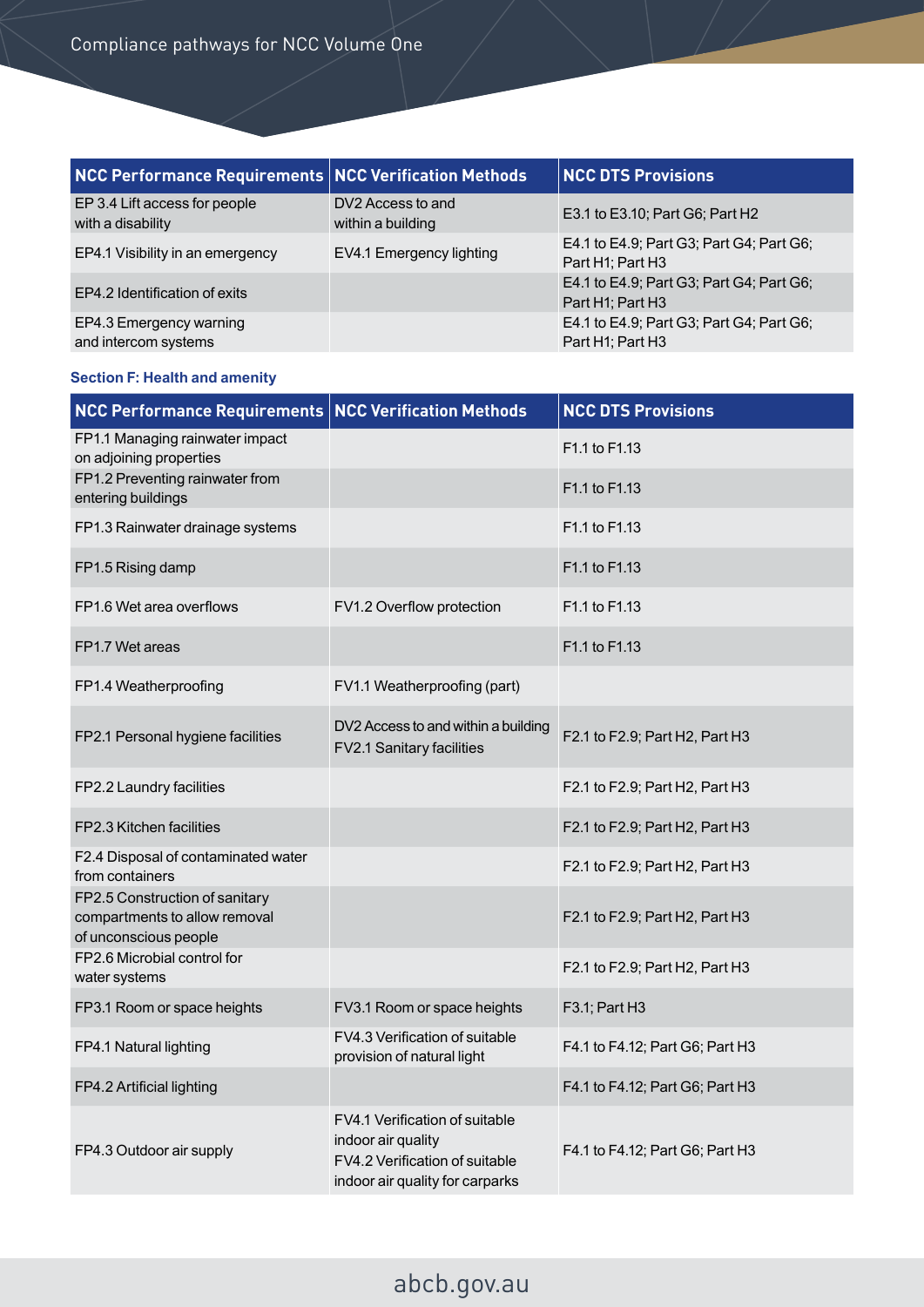| <b>NCC Performance Requirements</b>                                                              | <b>NCC Verification Methods</b>                                           | <b>NCC DTS Provisions</b>       |
|--------------------------------------------------------------------------------------------------|---------------------------------------------------------------------------|---------------------------------|
| FP4.4 Mechanical ventilation to<br>control odours and contaminants                               | FV4.1 Verification of suitable<br>indoor air quality (part)               | F4.1 to F4.12; Part G6; Part H3 |
| FP4.4 Mechanical ventilation to<br>control odours and contaminants                               | FV4.2 Verification of suitable<br>indoor air quality for carparks(part)   | F4.1 to F4.12; Part G6; Part H3 |
| FP4.5 Disposal of contaminated air                                                               |                                                                           | F4.1 to F4.12; Part G6; Part H3 |
| FP 5.1 Sound transmission<br>through floors                                                      | FV5.1 Sound transmission<br>through floors [FP5.1 and FP5.3]              | F5.1 to F5.7                    |
| FP 5.2 Sound transmission<br>through floors                                                      | FV5.2 Sound transmission<br>through floors [FP5.2(a) and<br>FP5.3] (part) | F5.1 to F5.7                    |
| FP5.3 Sound transmission through<br>floor and wall penetrations and<br>door assemblies           | FV5.1 Sound transmission<br>through floors [FP5.1 and FP5.3]              | F5.1 to F5.7                    |
| FP5.3 Sound transmission through<br>floor and wall penetrations and<br>door assemblies           | FV5.2 Sound transmission<br>through walls [FP5.2(a) and FP5.3]            | F5.1 to F5.7                    |
| FP5.4 Sound transmission through<br>floors in residential care buildings                         | FV5.3 Sound transmission<br>through floors [FP5.4 and FP5.6]              | F5.1 to F5.7                    |
| FP5.5 Sound transmission through<br>walls in residential care buildings                          | FV5.4 Sound transmission through<br>walls [FP5.5(a) and FP5.6] (part)     | F5.1 to F5.7                    |
| FP5.6 Sound transmission through<br>floor and wall penetrations in<br>residential care buildings | FV5.3 Sound transmission<br>through floors [FP5.4 and FP5.6]              | F5.1 to F5.7                    |
| FP5.6 Sound transmission through<br>floor and wall penetrations in<br>residential care buildings | FV5.4 Sound transmission<br>through walls [FP5.5(a) and FP5.6]            | F5.1 to F5.7                    |
| FP6.1 Condensation and<br>water vapour management                                                | FV6 Condensation management                                               | F6.1 to F6.4                    |

### **Section G Ancillary provisions**

| NCC Performance Requirements NCC Verification Methods          |                           | <b>NCC DTS Provisions</b> |
|----------------------------------------------------------------|---------------------------|---------------------------|
| GP 1.1 Swimming pool drainage                                  |                           |                           |
| GP 1.2 Swimming pool access<br>and water recirculation systems |                           | G1 to G1.3                |
| GP 1.3 Cool rooms                                              |                           | G1 to G1.3                |
| GP 1.4 Vaults                                                  |                           | G1 to G1.3                |
| GP 1.5 Outdoor play spaces<br>in early childhood centres       |                           | G1 to G1.3                |
| GP2.1 Combustion heating appliances                            | GV2 Combustion appliances | G2.1 to G2.4              |
| GP 2.2 Boilers and pressure vessels                            |                           | G2.1 to G2.4              |
| GP 4.1 External doorways                                       |                           | G4.1 to G4.9; Part G6     |